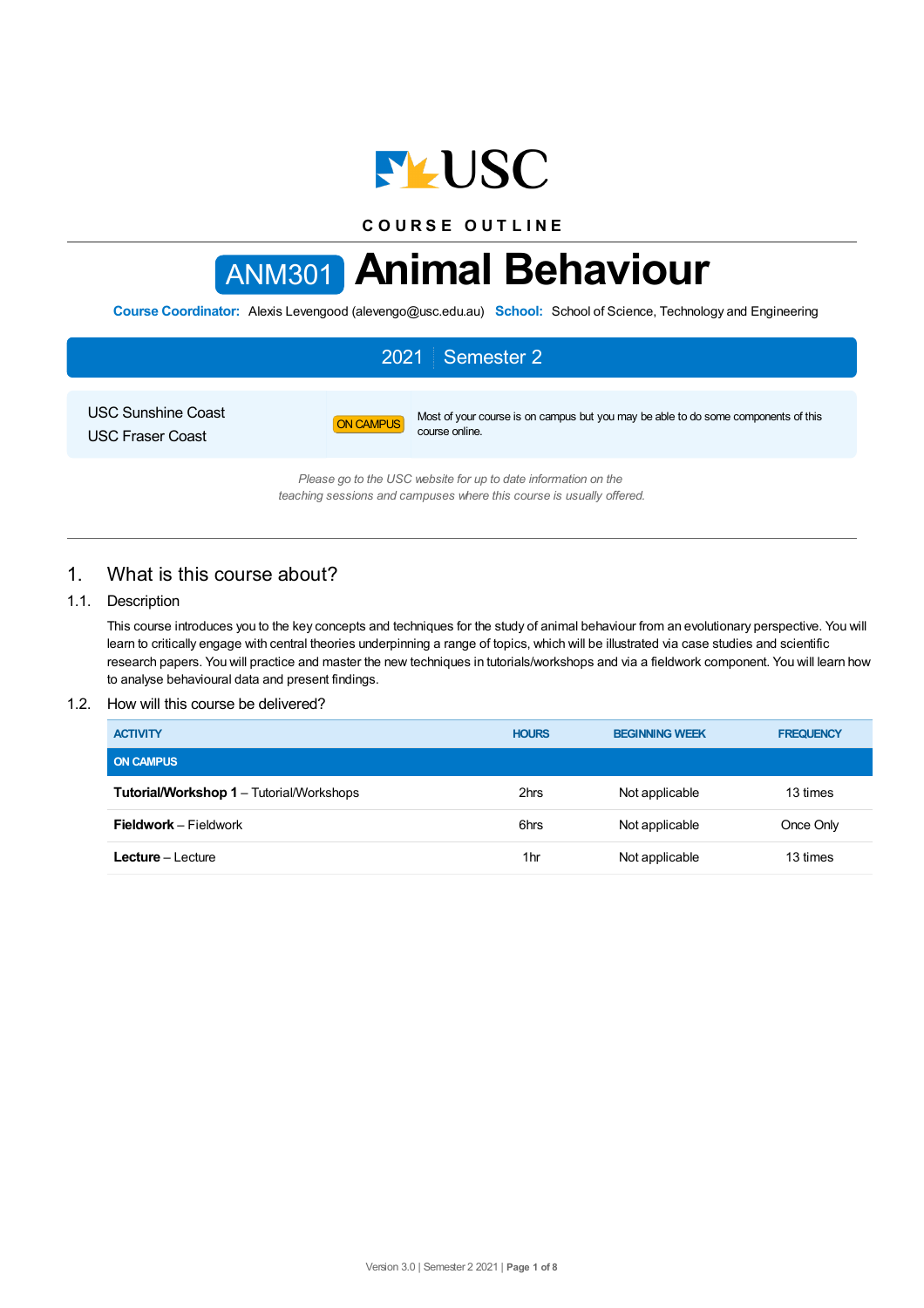## 1.3. Course Topics

#### **Theories and concepts in the study of Animal Behaviour can include:**

- Introduction to the study of animal behaviour
- Proximate causes of behaviour
- Evolution of behaviour
- Nature and nurture
- Foraging
- Animal communication
- Animal Aggression
- Migration and movement
- Sexual selection and mating systems
- Social Evolution
- Kinship and Cooperation
- Learning and Cultural Transmission

#### **Methods for the Study of Animal Behaviour can include:**

- Methods in ethology
- Survey techniques
- How to analyse animal behaviour data
- How to interpret study results
- How to present scientific findings

## 2. What level is this course?

#### 300 Level (Graduate)

Demonstrating coherence and breadth or depth of knowledge and skills. Independent application of knowledge and skills in unfamiliar contexts. Meeting professional requirements and AQF descriptors for the degree. May require pre-requisites where discipline specific introductory or developing knowledge or skills is necessary. Normally undertaken in the third or fourth full-time study year of an undergraduate program.

## 3. What is the unit value of this course?

12 units

## 4. How does this course contribute to my learning?

| <b>COURSE LEARNING OUTCOMES</b>                                                                                          | <b>GRADUATE QUALITIES</b>                                                 |
|--------------------------------------------------------------------------------------------------------------------------|---------------------------------------------------------------------------|
| On successful completion of this course, you should be able to                                                           | Completing these tasks<br>successfully will contribute to<br>you becoming |
| Retain, apply, and critically assess the core concepts, theories and data collection techniques in<br>animal behaviour.  | Knowledgeable<br>Creative and critical thinker<br>Empowered<br>Ethical    |
| Apply appropriate field and statistical methods                                                                          | Empowered<br>Engaged                                                      |
| $\mathbf{3}$<br>Analyse, interpret and present data for the study of animal behaviour                                    | Knowledgeable<br>Empowered                                                |
| Communicate effectively and coherently in written and oral forms, using correct terminology, and<br>appropriate formats. | Knowledgeable<br>Creative and critical thinker<br>Empowered               |
| 5 <sup>5</sup><br>Collaborate and work as a team to understand, interpret, and communicate science effectively.          | Creative and critical thinker<br>Empowered<br>Engaged                     |

## 5. Am Ieligible to enrol in this course?

Refer to the USC [Glossary](https://www.usc.edu.au/about/policies-and-procedures/glossary-of-terms-for-policy-and-procedures) of terms for definitions of "pre-requisites, co-requisites and anti-requisites".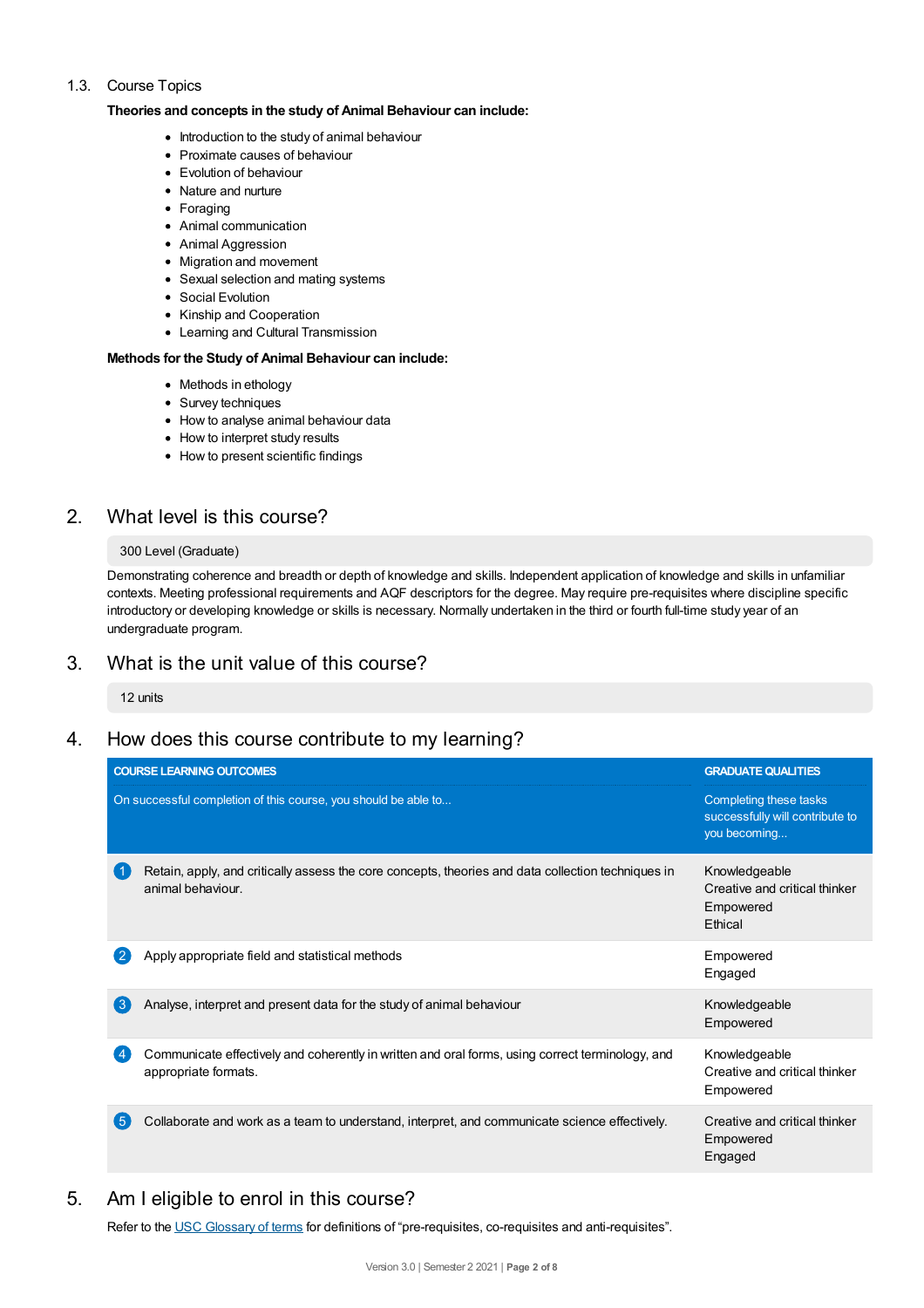#### 5.1. Pre-requisites

ANM201 and ANM203

5.2. Co-requisites

Not applicable

5.3. Anti-requisites

Not applicable

5.4. Specific assumed prior knowledge and skills (where applicable)

Developing skills in animal ecology and physiology and working knowledge of Excel, and basic skills in data handling and statistics including using the R program.

## 6. How am Igoing to be assessed?

## 6.1. Grading Scale

Standard Grading (GRD)

High Distinction (HD), Distinction (DN), Credit (CR), Pass (PS), Fail (FL).

## 6.2. Details of early feedback on progress

You will receive summative feedback via graded weekly quizzes (Assessment Task 1) from Week 2 - 12. You will receive formative feedback on how to collect and critically assess field survey methods (Task 2), as well as how to choose, dissect, and present a good scientific article in Week 5 to prepare you for Assessment Task 3. You will have the opportunity to receive formative feedback on the analysis of your data (Assessment Task 4) in Weeks 10 and 11 and the presentation of your results section (Assessment Task 4) in Week 12.

#### 6.3. Assessment tasks

| <b>DELIVERY</b><br><b>MODE</b> | <b>TASK</b><br>NO. | <b>ASSESSMENT</b><br><b>PRODUCT</b>                                 | <b>INDIVIDUAL</b><br><b>OR GROUP</b> | <b>WEIGHTING</b><br>$\frac{9}{6}$ | <b>WHAT IS THE</b><br><b>DURATION /</b><br>LENGTH?       | <b>WHEN SHOULD I</b><br><b>SUBMIT?</b>          | <b>WHERE SHOULD I</b><br><b>SUBMIT IT?</b>               |
|--------------------------------|--------------------|---------------------------------------------------------------------|--------------------------------------|-----------------------------------|----------------------------------------------------------|-------------------------------------------------|----------------------------------------------------------|
| All                            | 1                  | Quiz/zes                                                            | Individual                           | 30%                               | 30 mins per<br>quiz (3<br>questions)<br>over 10<br>weeks | Throughout teaching<br>period (refer to Format) | Online Test (Quiz)                                       |
| All                            | 2                  | Report                                                              | Individual                           | 20%                               | 600 words.                                               | Week 6                                          | Online Assignment<br>Submission with<br>plagiarism check |
| All                            | 3                  | Oral                                                                | Individual                           | 20%                               | 10 minutes                                               | Week 10                                         | In Class                                                 |
| All                            | 4                  | Artefact - Technical<br>and Scientific, and<br><b>Written Piece</b> | Individual                           | 30%                               | 1000 words                                               | Exam Period                                     | Online Assignment<br>Submission with<br>plagiarism check |

## **All - Assessment Task 1:** Online Quizzes

| <b>GOAL:</b>    | The purpose of this task is for you to demonstrate your understanding of key concepts,<br>theories and methods covered in the weekly lectures and readings.                                                                   |
|-----------------|-------------------------------------------------------------------------------------------------------------------------------------------------------------------------------------------------------------------------------|
| <b>PRODUCT:</b> | Quiz/zes                                                                                                                                                                                                                      |
| <b>FORMAT:</b>  | You will answer three multiple-choice questions per week via quizzes on Blackboard in Week<br>2 - Week 12 (total 30 questions). Questions will be based on lecture material and readings<br>(peer-reviewed journal articles). |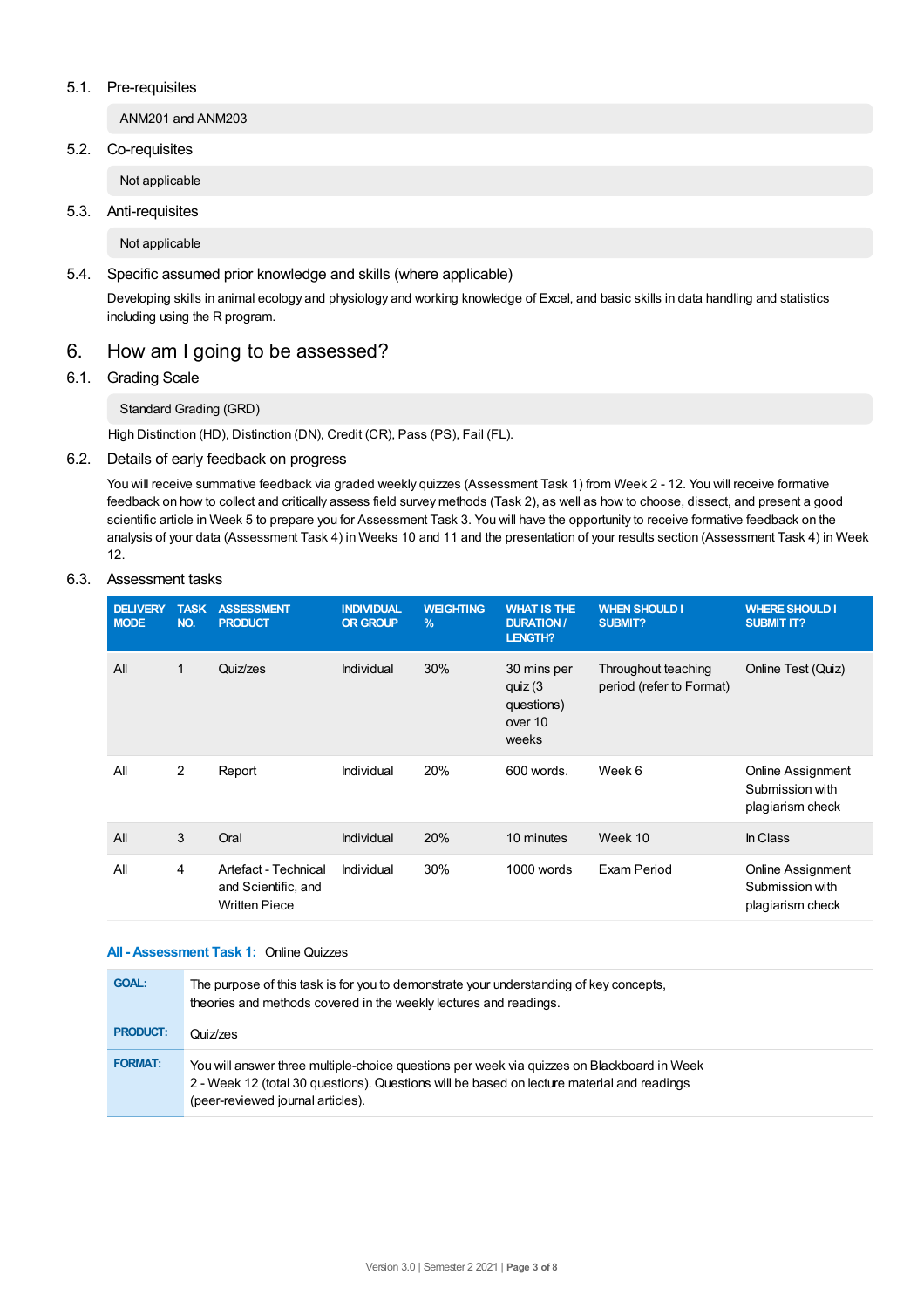| <b>CRITERIA:</b> | No. |                                                                                                                                                       | <b>Learning Outcome</b><br>assessed |
|------------------|-----|-------------------------------------------------------------------------------------------------------------------------------------------------------|-------------------------------------|
|                  |     | Demonstrate understanding of theories, concepts and methods used in the study of animal<br>behaviour by correctly answering multiple-choice questions |                                     |
|                  |     |                                                                                                                                                       |                                     |

## **All - Assessment Task 2:** Short report and reflection

| <b>GOAL:</b>     | The purpose of this task is for you to learn how to critically assess a range of field survey<br>methods. You will develop and use an ethogram and use two different survey methods to<br>record animal behaviour. You will then compare and contrast the data you record from<br>observing animal behaviour using each method. You will critically analyse the different<br>methods, and discuss how appropriate each method is for the investigation of a specific<br>research question provided. |                                                                                                                                                                                                                   |                                     |  |  |  |
|------------------|-----------------------------------------------------------------------------------------------------------------------------------------------------------------------------------------------------------------------------------------------------------------------------------------------------------------------------------------------------------------------------------------------------------------------------------------------------------------------------------------------------|-------------------------------------------------------------------------------------------------------------------------------------------------------------------------------------------------------------------|-------------------------------------|--|--|--|
| <b>PRODUCT:</b>  | Report                                                                                                                                                                                                                                                                                                                                                                                                                                                                                              |                                                                                                                                                                                                                   |                                     |  |  |  |
| <b>FORMAT:</b>   |                                                                                                                                                                                                                                                                                                                                                                                                                                                                                                     | Short report (600 words)                                                                                                                                                                                          |                                     |  |  |  |
| <b>CRITERIA:</b> | No.                                                                                                                                                                                                                                                                                                                                                                                                                                                                                                 |                                                                                                                                                                                                                   | <b>Learning Outcome</b><br>assessed |  |  |  |
|                  | 1                                                                                                                                                                                                                                                                                                                                                                                                                                                                                                   | Develop an ethogram and use it to record animal behaviours. Ethogram and datasheets<br>must be included with short report.                                                                                        | $\left( 2\right)$                   |  |  |  |
|                  | $\overline{2}$                                                                                                                                                                                                                                                                                                                                                                                                                                                                                      | Compare and contrast different survey methods, outlining strengths and limitations of<br>each method, including a discussion of which survey method would be more appropriate<br>to answer your selected question | 3                                   |  |  |  |
|                  | 3                                                                                                                                                                                                                                                                                                                                                                                                                                                                                                   | Reflect on the challenges of developing your own ethogram, the quality of your ethogram,<br>and discuss any changes you may make to improve it.                                                                   | $\left( 1 \right)$                  |  |  |  |
|                  | 4                                                                                                                                                                                                                                                                                                                                                                                                                                                                                                   | Communicate your thoughts clearly and concisely in writing                                                                                                                                                        | 4                                   |  |  |  |

## **All - Assessment Task 3:** Group Oral Journal Presentation

| <b>GOAL:</b>    | The purpose of this task is for you in small groups to select, critically engage with, and present an overview of a peer-<br>reviewed article on a study of animal behaviour. The article must be related to one of<br>the key topics outlined in this course. This will demonstrate your understanding and ability<br>to:<br>1) Communicate professionally and accurately the key concepts and results of a scientific paper<br>related to one of the key themes in animal behaviour.<br>2) Explain the methods and theoretical context of the study.<br>3) Understand how information in peer-reviewed scientific articles is organised and structured.<br>4) Critically assess information presented in primary scientific literature within the field of animal behaviour.<br>5.) Work and collaborate as a team to communicate science |
|-----------------|---------------------------------------------------------------------------------------------------------------------------------------------------------------------------------------------------------------------------------------------------------------------------------------------------------------------------------------------------------------------------------------------------------------------------------------------------------------------------------------------------------------------------------------------------------------------------------------------------------------------------------------------------------------------------------------------------------------------------------------------------------------------------------------------------------------------------------------------|
| <b>PRODUCT:</b> | Oral                                                                                                                                                                                                                                                                                                                                                                                                                                                                                                                                                                                                                                                                                                                                                                                                                                        |
| <b>FORMAT:</b>  | You will in your group present to the class an overview of a self-selected peer-reviewed research article related to one of<br>the topics covered in the course. The presentation can be in the form of a PowerPoint, or any other format approved<br>beforehand by the Course Coordinator.                                                                                                                                                                                                                                                                                                                                                                                                                                                                                                                                                 |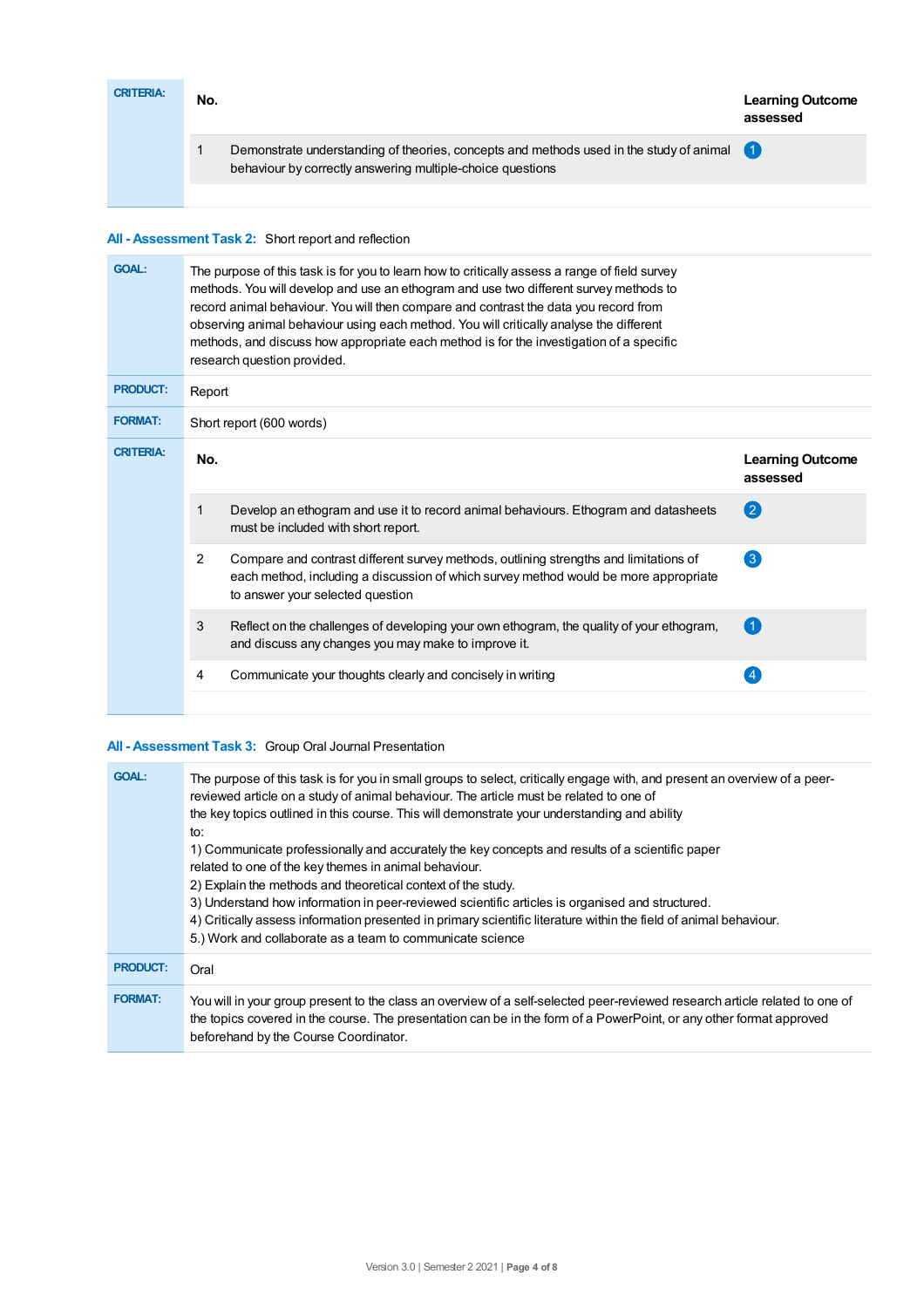| <b>CRITERIA:</b> | No. |                                                                                                                                                                                                  | <b>Learning Outcome</b><br>assessed |
|------------------|-----|--------------------------------------------------------------------------------------------------------------------------------------------------------------------------------------------------|-------------------------------------|
|                  |     | Explain and critically assess the aims, survey design and methods of the study                                                                                                                   |                                     |
|                  | 2   | Explain and critically assess key results and findings of the study                                                                                                                              |                                     |
|                  | 3   | Situate the research in the context of your understanding of the study of animal behaviour                                                                                                       | $\left(3\right)$                    |
|                  | 4   | Communicate your understanding of the research study in a professional and interesting<br>manner, including with engaging visual material. Marks will be deducted if video exceeds<br>$10$ mins. | $\left( 4 \right)$                  |
|                  | 5   | Collaborate as peer scientists to effectively interpret and communicate science                                                                                                                  | $\overline{5}$                      |
|                  |     |                                                                                                                                                                                                  |                                     |

## **All - Assessment Task 4:** Scientific Poster

| <b>GOAL:</b>     | The purpose of this task is for you to learn how to synthesise your knowledge of animal<br>behaviour, and effectively communicate scientific information in the format of a research<br>poster. Students will be<br>expected to conduct their own research for relevant literature in order to contextualise their<br>own research findings. |                                     |  |  |  |  |
|------------------|----------------------------------------------------------------------------------------------------------------------------------------------------------------------------------------------------------------------------------------------------------------------------------------------------------------------------------------------|-------------------------------------|--|--|--|--|
| <b>PRODUCT:</b>  | Artefact - Technical and Scientific, and Written Piece                                                                                                                                                                                                                                                                                       |                                     |  |  |  |  |
| <b>FORMAT:</b>   | Your submission will take the form of a<br>scientific research poster (maximum 1000 words not including references).                                                                                                                                                                                                                         |                                     |  |  |  |  |
| <b>CRITERIA:</b> | No.                                                                                                                                                                                                                                                                                                                                          | <b>Learning Outcome</b><br>assessed |  |  |  |  |
|                  | Provide an overview of your study, including rationale and aims<br>1                                                                                                                                                                                                                                                                         | $\left( 4\right)$                   |  |  |  |  |
|                  | 2<br>Apply appropriate statistical methods to correctly analyse data and use technical terms<br>accurately and consistently                                                                                                                                                                                                                  | $(2)$ $(3)$                         |  |  |  |  |
|                  | 3<br>Thoughtfully interpret your results in the context of animal behaviour, outlined<br>limitations and drawn accurate/defensible conclusions.                                                                                                                                                                                              | $1$ $\mathbf{I}$ 4                  |  |  |  |  |
|                  | Utilise a hierarchy of appealing visual and textual elements to logically and effectively<br>4<br>explain your study, highlighting the most important results and insights. Use appropriate,<br>well labelled figures/graphs/maps etc to explain your results with ap                                                                        | $\left 4\right $                    |  |  |  |  |
|                  |                                                                                                                                                                                                                                                                                                                                              |                                     |  |  |  |  |

## 7. Directed study hours

A 12-unit course will have total of 150 learning hours which will include directed study hours (including online if required), self-directed learning and completion of assessable tasks. Directed study hours may vary by location. Student workload is calculated at 12.5 learning hours per one unit.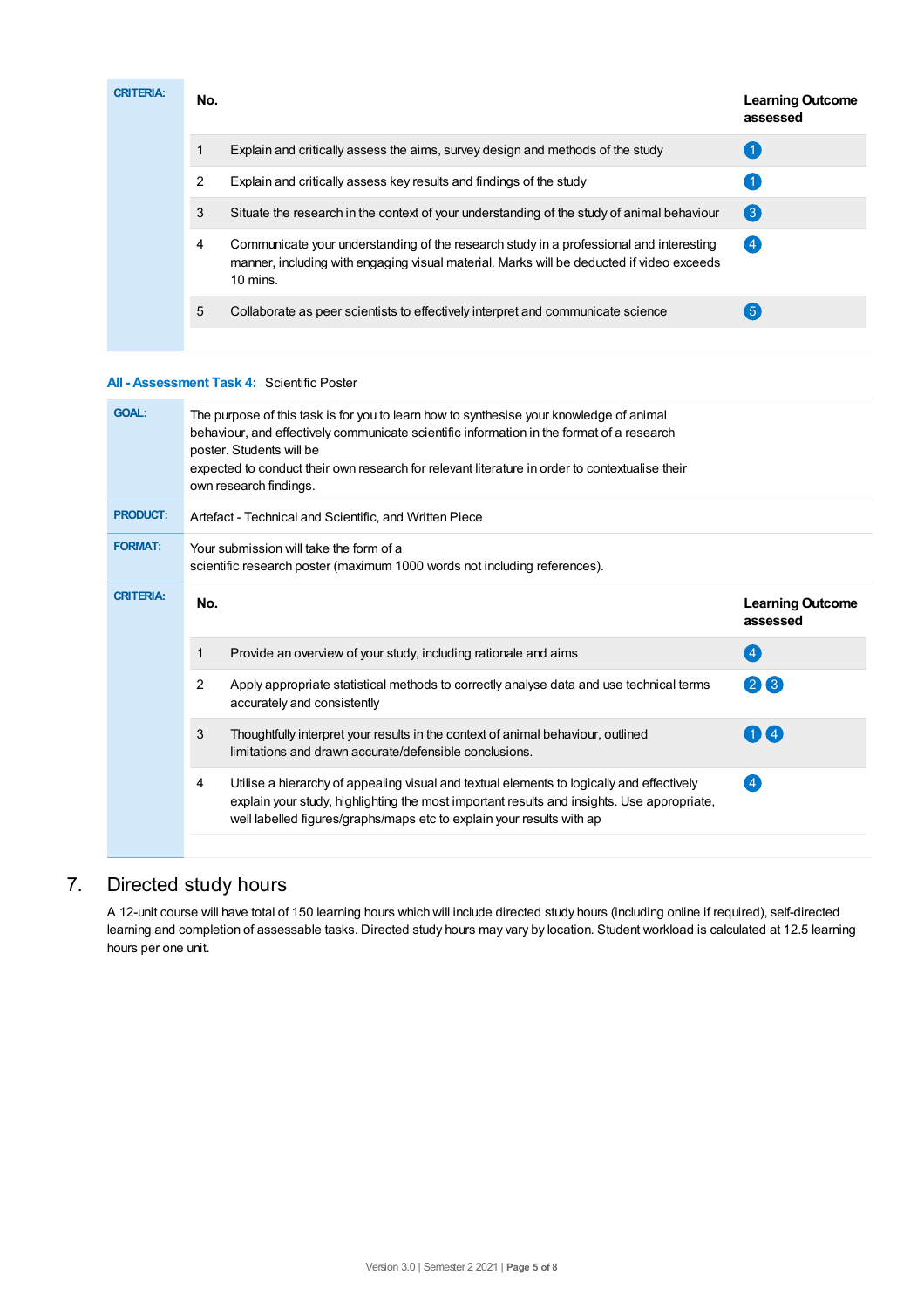## 7.1. Schedule

| <b>PERIOD AND TOPIC</b> | <b>ACTIVITIES</b>                                            |
|-------------------------|--------------------------------------------------------------|
| Week 1                  | Introduction to the Study of Animal Behaviour & Housekeeping |
| Week 2                  | Proximate Causes of Behaviour                                |
| Week 3                  | Fieldtrip                                                    |
| Week 4                  | <b>Evolution of Behaviour</b>                                |
| Week 5                  | Nature and Nurture                                           |
| Week 6                  | Foraging                                                     |
| Week 7                  | <b>Animal Communication</b>                                  |
| Week 8                  | Aggression                                                   |
| Week 9                  | Migration and Movement                                       |
| Week 10                 | Sexual Selection and Mating Systems                          |
| Week 11                 | Social Evolution                                             |
| Week 12                 | Kinship and Cooperation                                      |
| Week 13                 | Learning and Cultural Transmission                           |

## 8. What resources do I need to undertake this course?

Please note: Course information, including specific information of recommended readings, learning activities, resources, weekly readings, etc. are available on the course Blackboard site– Please log in as soon as possible.

## 8.1. Prescribed text(s) or course reader

Please note that you need to have regular access to the resource(s) listed below. Resources may be required or recommended.

| <b>REQUIRED?</b> | <b>AUTHOR</b>                                      | <b>YEAR TITLE</b>        | <b>PUBLISHER</b>              |
|------------------|----------------------------------------------------|--------------------------|-------------------------------|
|                  | Recommended Paul Martin, Patrick<br><b>Bateson</b> | 2007 Measuring Behaviour | Cambridge University<br>Press |

## 8.2. Specific requirements

Students are required to bring their own hat, sunscreen, food, suitable covered clothing and water to the fieldwork session.

In Week 10 we will have additional class time (2 hours) outside of our normally scheduled tutorial session to present the Task 3 oral assessment

## 9. How are risks managed in this course?

Risk assessments have been performed for all field activities and a low level of health and safety risk exists. Some risks concerns may include working in an unknown environment as well as slip and trip hazards. It is your responsibility to review course material, search online, discuss with lecturers and peers and understand the health and safety risks associated with your specific course of study and to familiarise yourself with the University's general health and safety principles by reviewing the online [induction](https://online.usc.edu.au/webapps/blackboard/content/listContentEditable.jsp?content_id=_632657_1&course_id=_14432_1) training for students, and following the instructions of the University staff.

## 10. What administrative information is relevant to this course?

## 10.1. Assessment: Academic Integrity

Academic integrity is the ethical standard of university participation. It ensures that students graduate as a result of proving they are competent in their discipline. This is integral in maintaining the value of academic qualifications. Each industry has expectations and standards of the skills and knowledge within that discipline and these are reflected in assessment.

Academic integrity means that you do not engage in any activity that is considered to be academic fraud; including plagiarism, collusion or outsourcing any part of any assessment item to any other person. You are expected to be honest and ethical by completing all work yourself and indicating in your work which ideas and information were developed by you and which were taken from others. You cannot provide your assessment work to others.You are also expected to provide evidence of wide and critical reading, usually by using appropriate academic references.